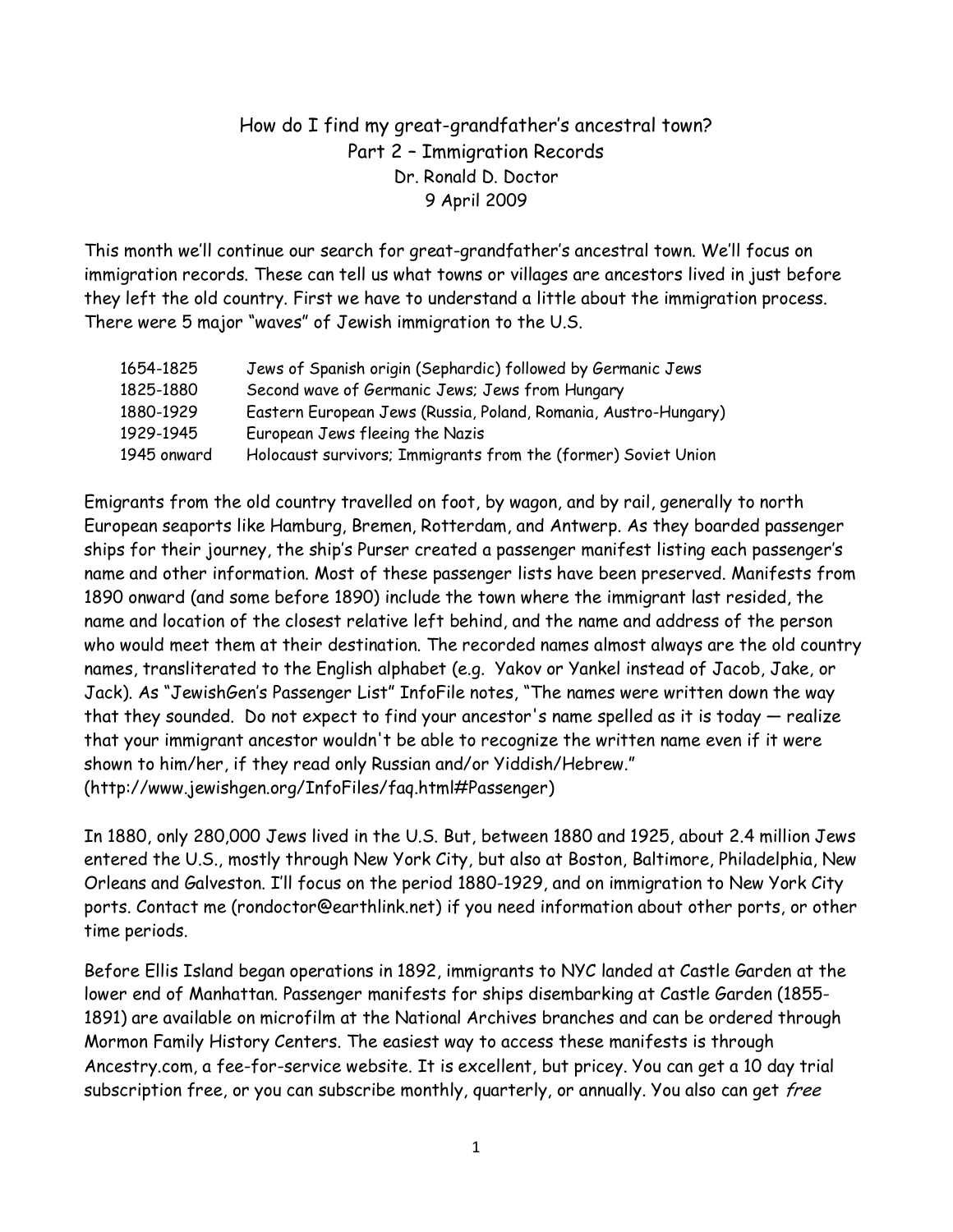access to Ancestry.com on the computers at Multnomah County Library branches. Ancestry has a good search engine, but Steve Morse's One Step website (stevemorse.org) is better. On Morse's website just select Castle Garden in the search box at the upper left corner, and have your Ancestry ID and password ready.

Ellis Island passenger manifests (1892-1924) also are on the Web and access to them is free (http://www.ellisislandrecords.org/). Steve Morse's One Step website (stevemorse.org) offers a better way to search the Ellis Island records. Be sure to read the "Overview" which will guide you through the search process. You can do a Basic Search (white form) or an Enhanced Search (gold form). Here are some suggestions for using Morse's search forms:

- I prefer the gold form.
- I usually begin by putting a minimum amount of information into the form.
- Type in your best guess of the immigrant's surname, as it would have been in the old country. Since the database is riddled with transcription errors, the same surname may be spelled differently for different family members. Recognizing this, Morse allows you to select "starts with", "sounds like" or "contains" when you fill in each search box. Try each one to get a feel for the kind of results that each produces.
- If you are fairly sure of when your immigrant arrived, specify the "Year of Arrival" search box, but bracket it by one or two years. So, if you think your grandfather arrived in 1907, specify a search for 1905 to 1909). Be aware that some manifests extend over two pages, so when you view a manifest page, also check the preceding and following pages.
- Select 200 hits/page (the maximum allowed).
- You can narrow your search by selecting "Jewish" in the ethnicity section. This will show you records in which ethnicity is designated as "Hebrew" on the passenger manifest. Although you greatly reduce the number of irrelevant results, you run a risk of "losing" some relevant records. Try both ways, with and without ethnicity selected.
- Leave the other search boxes blank for now.

Hit the search button. When the results appear, scan the list of names, towns, birth years and arrival years. When you find a likely candidate, you will have several choices for examining the record: passenger record, text manifest, and scanned manifest. Click on the word "view" in the scanned manifest column. The manifest will appear. Record the "page" and "line number". Clicking on the image magnifies it allowing for easier reading. Note the information in the manifest header: ship name, departure port and date, arrival date, and column headings. Scroll down to the line number for your immigrant and see if the data matches what you know to be true. Some manifests extend over two pages, so be sure to check the preceding and following pages.. Repeat the process for another passenger name if the person you selected is not your family. This is a very time consuming exercise, but when you finally find an ancestor, your exhilaration will make the effort well-worthwhile.